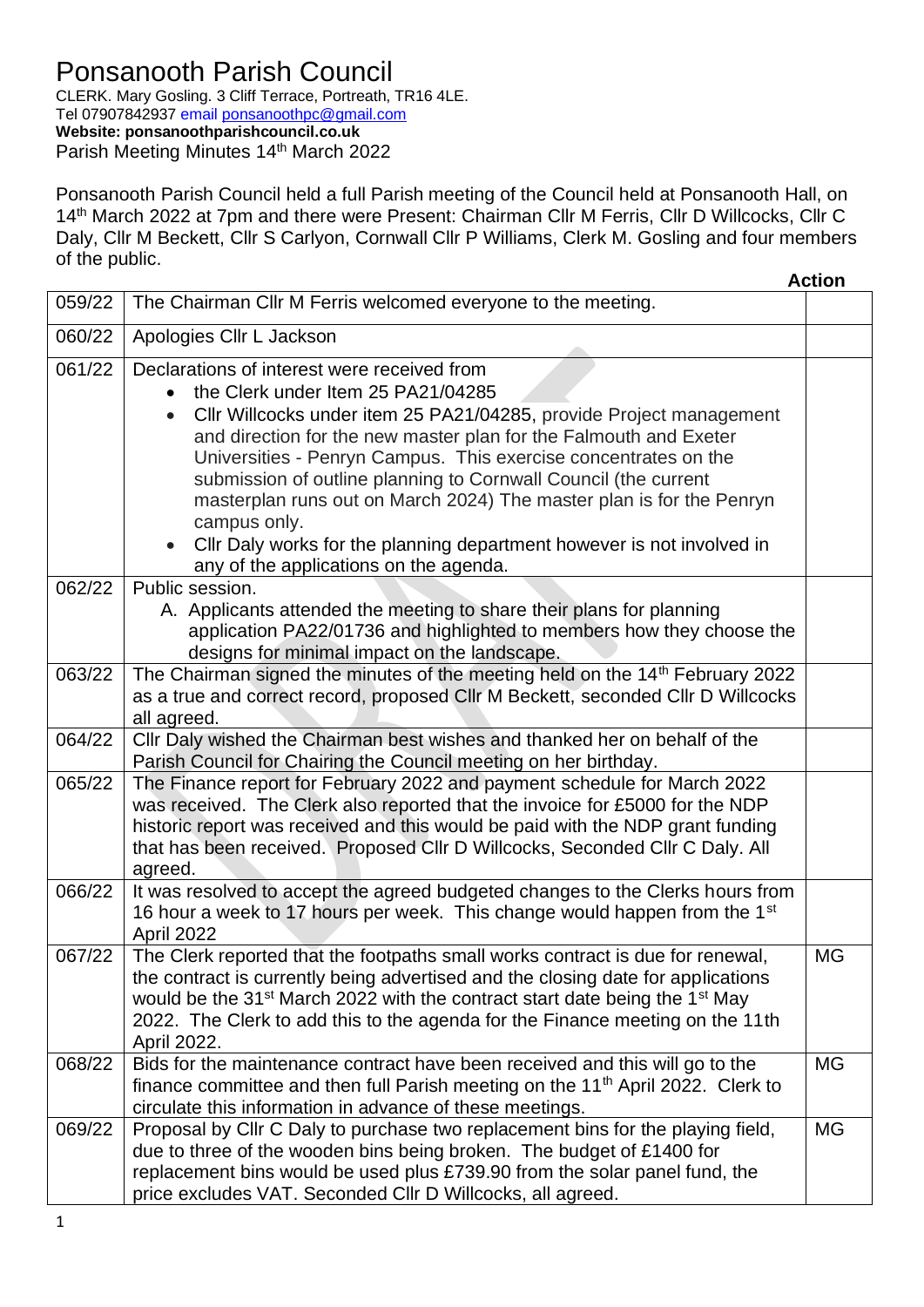## Ponsanooth Parish Council

| 070/22 | <b>Report from PPFA</b>                                                                                                                                                                                                                                                                                                                                                                                                                                                       | CD                 |
|--------|-------------------------------------------------------------------------------------------------------------------------------------------------------------------------------------------------------------------------------------------------------------------------------------------------------------------------------------------------------------------------------------------------------------------------------------------------------------------------------|--------------------|
|        | A. The picnic bench and football nets for Trevonnen Road have arrived and<br>are to be installed.                                                                                                                                                                                                                                                                                                                                                                             | and<br><b>PPFA</b> |
|        | B. The PPFA have met with Phoenix Signs and arranged for the signs to be<br>installed.                                                                                                                                                                                                                                                                                                                                                                                        |                    |
|        | C. A user agreement to be put in place for residents interested in holding<br>events at Trevonnen Road.                                                                                                                                                                                                                                                                                                                                                                       |                    |
| 71/22  | <b>Report Cllr P Williams</b>                                                                                                                                                                                                                                                                                                                                                                                                                                                 | CD                 |
|        | A. Land at Treluswell discussed, Cllr Daly to take this to the NDP meeting                                                                                                                                                                                                                                                                                                                                                                                                    |                    |
|        | and agree a statement.                                                                                                                                                                                                                                                                                                                                                                                                                                                        |                    |
|        | B. An update on the road upgrade was given including a suggestion of a<br>celebration to mark the completion with an invitation for George Eustice to<br>attend.                                                                                                                                                                                                                                                                                                              | <b>PW</b>          |
|        | C. Cllr Williams to arrange with Falmouth Town Council to purchase planters<br>on behalf of the Parish Council for the Treluswell roundabout Jubillee<br>work.                                                                                                                                                                                                                                                                                                                |                    |
|        | D. A few residents have been in touch with Cllr P Williams regarding                                                                                                                                                                                                                                                                                                                                                                                                          |                    |
|        | Commons Lane and repairing the lane.                                                                                                                                                                                                                                                                                                                                                                                                                                          |                    |
|        | E. One of the vehicle activated speed cameras is in the wrong location, Cllr<br>P Williams to help look into this.                                                                                                                                                                                                                                                                                                                                                            | <b>PW</b>          |
| 072/22 | It was resolved to contact the case officer to clarify the following on the planning                                                                                                                                                                                                                                                                                                                                                                                          | <b>CD</b>          |
|        | application PA21/10362 and PA21/10363.                                                                                                                                                                                                                                                                                                                                                                                                                                        | <b>PW</b>          |
|        | 1, Confirm why there are 2x 5 Day Protocols as we were told in the first contact<br>both applications would be treated jointly as part of one planning unit.                                                                                                                                                                                                                                                                                                                  |                    |
|        | 2. why no s106 money is being sought for Public Open Space when planning<br>policy requires one and the POS officer is objecting. Members are happy to<br>negotiate a figure but we need an assurance the contribution will be spent in our<br>Parish. Members were happy with the explanation about why Kennall Vale<br>School isn't getting any s106 money but did want to know what are the<br>circumstances which will mean the School in our Parish would get any money? |                    |
|        | 3. To clarify the position regarding the bus stops. Members don't mind them<br>being sought for the larger planning application but need to know that they will<br>be sought as currently the case officer is ambiguous on this point.                                                                                                                                                                                                                                        |                    |
|        | 4. To clarify what is being advised to us and the five-day protocol notice                                                                                                                                                                                                                                                                                                                                                                                                    |                    |
|        | CIIr Peter Williams confirmed he would help with getting answers to these<br>queries.                                                                                                                                                                                                                                                                                                                                                                                         |                    |
| 073/22 | It was noted that the emergency plan is currently on hold due to a shortage of<br>Councillors. Clerk to create an advert for filling vacancies by cooption.                                                                                                                                                                                                                                                                                                                   | <b>MG</b>          |
| 074/22 | Cllr S Carlyon declared an interest in PA22/01736 Lower Treluswell, Land North<br>of Cairngorm Cottage and left the room 8.18pm                                                                                                                                                                                                                                                                                                                                               |                    |
| 075/22 | Planning application PA22/01736                                                                                                                                                                                                                                                                                                                                                                                                                                               |                    |
|        | Members of Ponsanooth Parish Council thanked the applicant for attending the<br>meeting and recognised good design of the planning application PA22/01736<br>but due to the application being in open country it was resolved to not support<br>the application.                                                                                                                                                                                                              |                    |